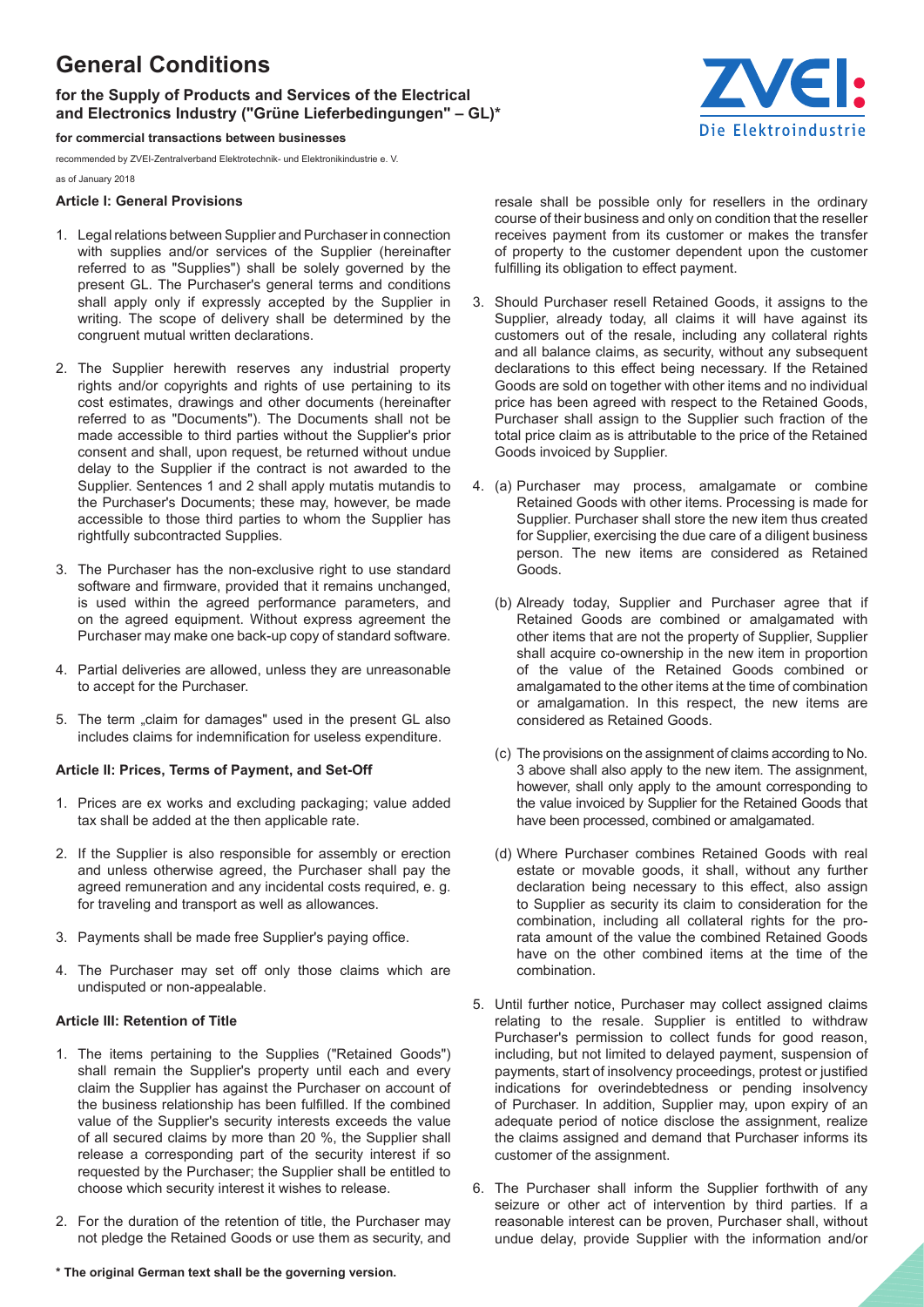Documents necessary to assert the claims it has against its customers.

7. Where the Purchaser fails to fulill its duties, fails to make payment due, or otherwise violates its obligations the Supplier shall be entitled to rescind the contract and take back the Retained Goods in the case of continued failure following expiry of a reasonable remedy period set by the Supplier; the statutory provisions providing that a remedy period is not needed shall be unaffected. The Purchaser shall be obliged to return the Retained Goods. The fact that the Supplier takes back Retained Goods and/or exercises the retention of title, or has the Retained Goods seized, shall not be construed to constitute a rescission of the contract, unless the Supplier so expressly declares.

#### **Article IV: Time for Supplies; Delay**

- 1. Times set for Supplies shall only be binding if all Documents to be furnished by the Purchaser, necessary permits and approvals, especially concerning plans, are received in time and if agreed terms of payment and other obligations of the Purchaser are fulfilled. If these conditions are not fulfilled in time, times set shall be extended reasonably; this shall not apply if the Supplier is responsible for the delay.
- 2. If non-observance of the times set is due to:
	- (a) force majeure, such as mobilization, war, terror attacks, rebellion or similar events (e. g. strike or lockout);
	- (b) virus attacks or other attacks on the Supplier's IT systems occurring despite protective measures were in place that complied with the principles of proper care;
	- (c) hindrances attributable to German, US or otherwise applicable national, EU or international rules of foreign trade law or to other circumstances for which Supplier is not responsible; or
	- (d) the fact that Supplier does not receive its own supplies in due time or in due form

such times shall be extended accordingly.

- 3. If the Supplier is responsible for the delay (hereinafter referred to as "Delay") and the Purchaser has demonstrably suffered a loss therefrom, the Purchaser may claim a compensation as liquidated damages of 0.5 % for every completed week of Delay, but in no case more than a total of 5 % of the price of that part of the Supplies which due to the Delay could not be put to the intended use.
- 4. Purchaser's claims for damages due to delayed Supplies as well as claims for damages in lieu of performance exceeding the limits specified in No. 3 above are excluded in all cases of delayed Supplies, even upon expiry of a time set to the Supplier to effect the Supplies. This shall not apply in cases of liability based on intent, gross negligence, or due to loss of life, bodily injury or damage to health. Rescission of the contract by the Purchaser based on statute is limited to cases where the Supplier is responsible for the delay. The above provisions do not imply a change in the burden of proof to the detriment of the Purchaser.
- 5. At the Supplier's request, the Purchaser shall declare within a reasonable period of time whether it, due to the delayed Supplies, rescinds the contract or insists on the delivery of the Supplies.

6. If dispatch or delivery, due to Purchaser's request, is delayed by more than one month after notification of the readiness for dispatch was given, the Purchaser may be charged, for every additional month commenced, storage costs of 0.5 % of the price of the items of the Supplies, but in no case more than a total of 5 %. The parties to the contract may prove that higher or, as the case may be, lower storage costs have been incurred.

#### **Article V: Passing of Risk**

- 1. Even where delivery has been agreed freight free, the risk shall pass to the Purchaser as follows:
	- (a) if the delivery does not include assembly or erection, at the time when it is shipped or picked up by the carrier. Upon the Purchaser's request, the Supplier shall insure the delivery against the usual risks of transport at the Purchaser's expense;
	- (b) if the delivery includes assembly or erection, at the day of taking over in the Purchaser's own works or, if so agreed, after a successful trial run.
- 2. The risk shall pass to the Purchaser if dispatch, delivery, the start or performance of assembly or erection, the taking over in the Purchaser's own works, or the trial run is delayed for reasons for which the Purchaser is responsible or if the Purchaser has otherwise failed to accept the Supplies.

#### **Article VI: Assembly and Erection**

 Unless otherwise agreed in written form, assembly and erection shall be subject to the following provisions:

- 1. Purchaser shall provide at its own expense and in due time:
	- (a) all earth and construction work and other ancillary work outside the Supplier's scope, including the necessary skilled and unskilled labor, construction materials and tools;
	- (b) the equipment and materials necessary for assembly and commissioning such as scaffolds, lifting equipment and other devices as well as fuels and lubricants;
	- (c) energy and water at the point of use including connections, heating and lighting;
	- (d) suitable dry and lockable rooms of suficient size adjacent to the site for the storage of machine parts, apparatus, materials, tools, etc. and adequate working and recreation rooms for the erection personnel, including sanitary facilities as are appropriate in the specific circumstances; furthermore, the Purchaser shall take all measures it would take for the protection of its own possessions to protect the possessions of the Supplier and of the erection personnel at the site;
	- (e) protective clothing and protective devices needed due to particular conditions prevailing on the specific site.
- 2. Before the erection work starts, the Purchaser shall unsolicitedly make available any information required concerning the location of concealed electric power, gas and water lines or of similar installations as well as the necessary structural data.
- 3. Prior to assembly or erection, the materials and equipment necessary for the work to start must be available on the site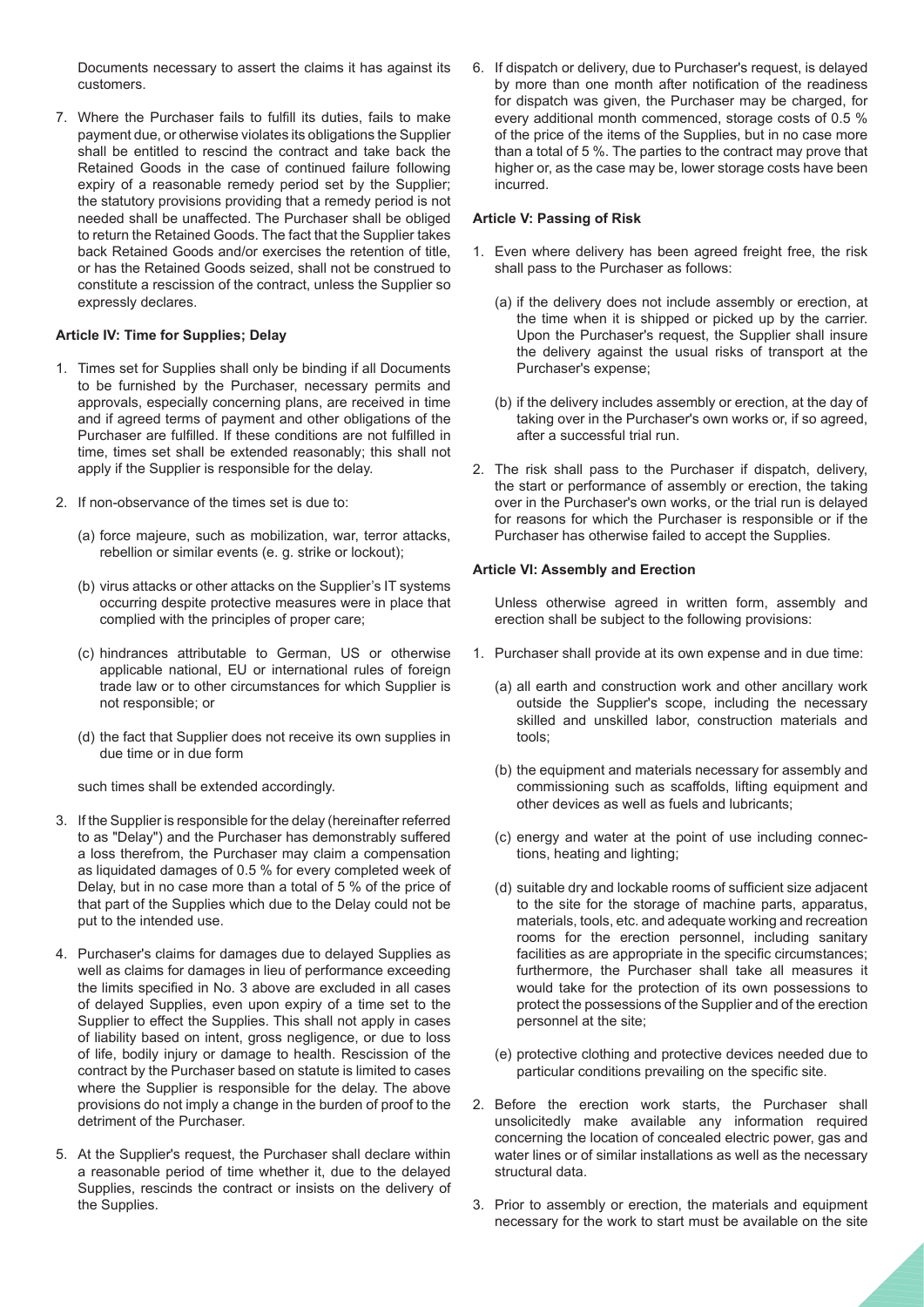of assembly or erection and any preparatory work must have advanced to such a degree that assembly or erection can be started as agreed and carried out without interruption. Access roads and the site of assembly or erection must be level and clear.

- 4. If assembly, erection or commissioning is delayed due to circumstances for which the Supplier is not responsible, the Purchaser shall bear the reasonable costs incurred for idle times and any additional traveling expenditure of the Supplier or the erection personnel.
- 5. The Purchaser shall attest to the hours worked by the erection personnel towards the Supplier at weekly intervals and the Purchaser shall immediately confirm in written form if assembly, erection or commissioning has been completed.
- 6. If, after completion, the Supplier demands acceptance of the Supplies, the Purchaser shall comply therewith within a period of two weeks. The same consequences as upon acceptance arise if and when the Purchaser lets the twoweek period expire or the Supplies are put to use after completion of agreed test phases, if any.

#### **Article VII: Receiving Supplies**

 The Purchaser shall not refuse to receive Supplies due to minor defects.

# **Article VIII: Defects as to Quality**

 The Supplier shall be liable for defects as to quality ("Sachmängel", hereinafter referred to as "Defects",) as follows:

- 1. Defective parts or defective services shall be, at the Supplier's discretion, repaired, replaced or provided again free of charge, provided that the reason for the Defect had already existed at the time when the risk passed.
- 2. Claims for repair or replacement are subject to a statute of limitations of 12 months calculated from the start of the statutory statute of limitations; the same shall apply mutatis mutandis in the case of rescission and reduction. This shall not apply:

 - where longer periods are prescribed by law according to Sec. 438 para. 1 No. 2 (buildings and things used for a building), and Sec. 634a para. 1 No. 2 (defects of a building) German Civil Code ("Bürgerliches Gesetzbuch"),

- in the case of intent,

- in the case of fraudulent concealment of the Defect or

 - non-compliance with guaranteed characteristic ("Beschaffenheitsgarantie").

 Claims for the reimbursement of expenses on the part of the Purchaser in accordance with Sec. 445a BGB (entrepreneur's right of recourse) shall likewise be subject to a statute of limitations of 12 months from the start of the statutory statute of limitations, provided the last contract in the supply chain is not a sale of consumer goods.

 The legal provisions regarding suspension of the statute of limitations ("Ablaufhemmung", "Hemmung") and recommencement of limitation periods shall be unaffected.

- 3. Notifications of Defect by the Purchaser shall be given in written form without undue delay.
- 4. In the case of claims for Defects, the Purchaser may withhold payments to an amount that is in a reasonable proportion to the Defect. The Purchaser has no right to withhold payments to the extent that its claim of a Defect is time-barred.

Unjustified notifications of Defect shall entitle the Supplier to demand reimbursement of its expenses by the Purchaser.

- 5. The Supplier shall be given the opportunity to repair or to replace the defective good ("Nacherfüllung") within a reasonable period of time.
- 6. If repair or replacement is unsuccessful, the Purchaser is entitled to rescind the contract or reduce the remuneration; any claims for damages the Purchaser may have according to No. 10 shall be unaffected.
- 7. There shall be no claims based on Defect in cases of insignificant deviations from the agreed quality, of only minor impairment of usability, of natural wear and tear, or damage arising after the passing of risk from faulty or negligent handling, excessive strain, unsuitable equipment, defective civil works, inappropriate foundation soil, or claims based on particular external influences not assumed under the contract, or from non-reproducible software errors. Claims based on defects attributable to improper modifications, installation/ removal, or repair work carried out by the Purchaser or third parties and the consequences thereof are likewise excluded.
- 8. The Purchaser shall have no claim with respect to expenses incurred in the course of supplementary performance, to the extent that expenses are increased because the subjectmatter of the Supplies has subsequently been brought to another location than the Purchaser's branch ofice, unless doing so complies with the normal use of the Supplies. This applies accordingly to claims for the reimbursement of expenses on the part of the Purchaser in accordance with Sec. 445a BGB (entrepreneur's right of recourse), provided the last contract in the supply chain is not a sale of consumer goods.
- 9. The Purchaser's right of recourse against the Supplier pursuant Sec. 445a BGB (entrepreneur's right of recourse) is limited to cases where the Purchaser has not concluded an agreement with its customers exceeding the scope of the statutory provisions governing claims based on Defects.
- 10. The Purchaser shall have no claim for damages based on Defects. This shall not apply to the extent that a Defect has been fraudulently concealed, the guaranteed characteristics are not complied with, in the case of loss of life, bodily injury or damage to health, and/or intentionally or grossly negligent breach of contract on the part of the Supplier. The above provisions do not imply a change in the burden of proof to the detriment of the Purchaser. Any other or additional claims of the Purchaser exceeding the claims provided for in this Article VIII, based on a Defect, are excluded.

### **Article IX: Industrial Property Rights and Copyrights; Defects in Title**

- 1. Unless otherwise agreed, the Supplier shall provide the Supplies in the country of the place of delivery only, without infringing any third-party industrial property rights and copyrights (hereinafter referred to as "IPR"). If a third party asserts a justified claim against the Purchaser based on an infringement of an IPR by the Supplies made by the Supplier and used in conformity with the contract, the Supplier shall be liable to the Purchaser within the time period stipulated in Article VIII No. 2 as follows:
	- (a) The Supplier shall choose whether to acquire, at its own expense, the right to use the IPR with respect to the Supplies concerned or whether to modify the Supplies such that they no longer infringe the IPR or replace